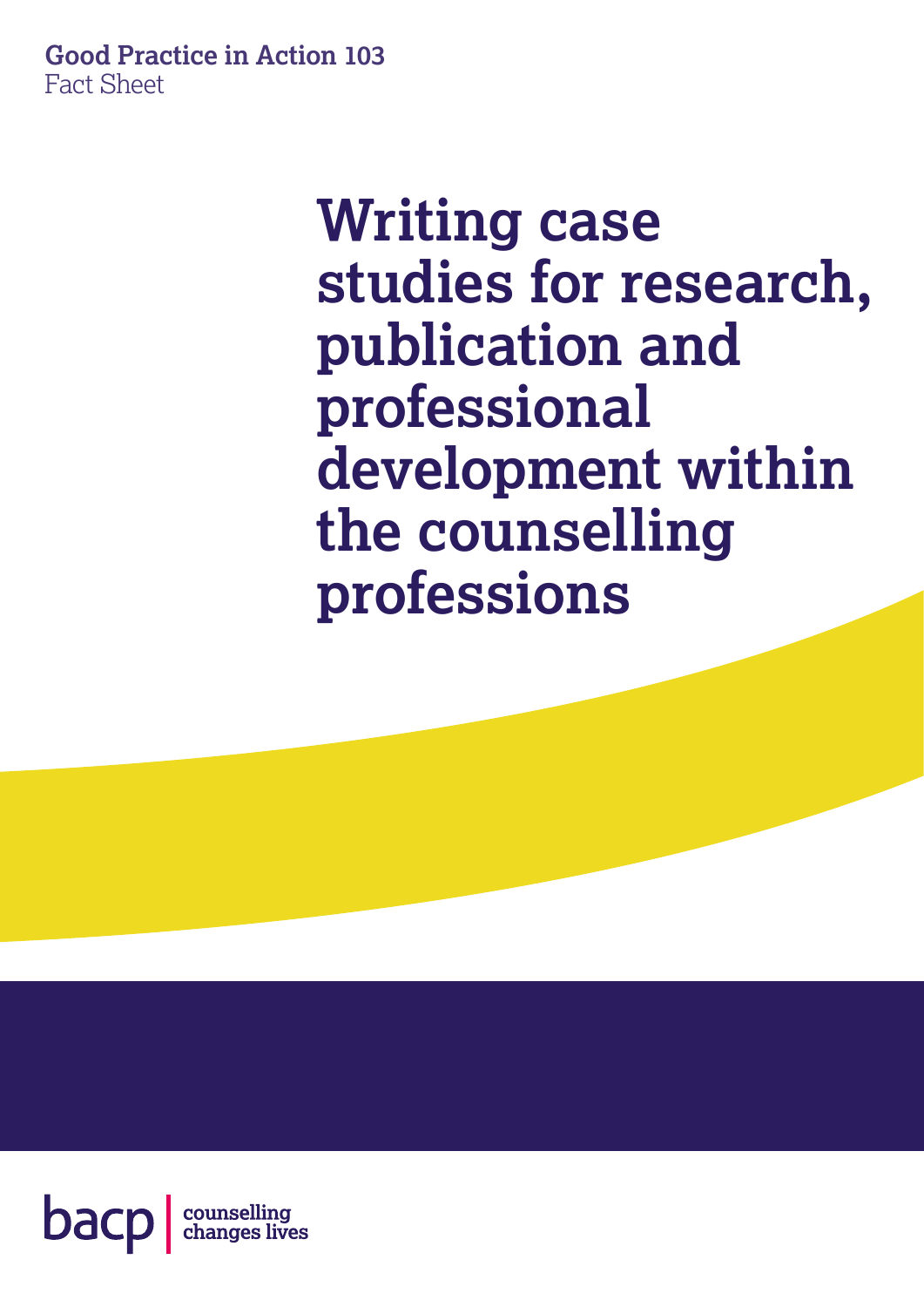#### **Good Practice in Action 103 Fact Sheet**

Copyright information:

Good Practice in Action 103: Fact Sheet: *Writing case studies for research, publication and professional development within the counselling professions*  is published by the British Association for Counselling and Psychotherapy, BACP House, 15 St John's Business Park, Lutterworth, Leicestershire, LE17 4HB.

**T:** 01455 883300 **F:** 01455 550243 **E:** [bacp@bacp.co.uk](mailto:bacp@bacp.co.uk) **[www.bacp.co.uk](http://www.bacp.co.uk)**

BACP is the largest professional organisation for counselling and psychotherapy in the UK, is a company limited by guarantee 2175320 in England and Wales, and a registered charity, 298361.

Copyright © 2019 British Association for Counselling and Psychotherapy.

Permission is granted to reproduce for personal and educational use only. Commercial copying, hiring and lending are prohibited.

Design by Steers McGillan Eves.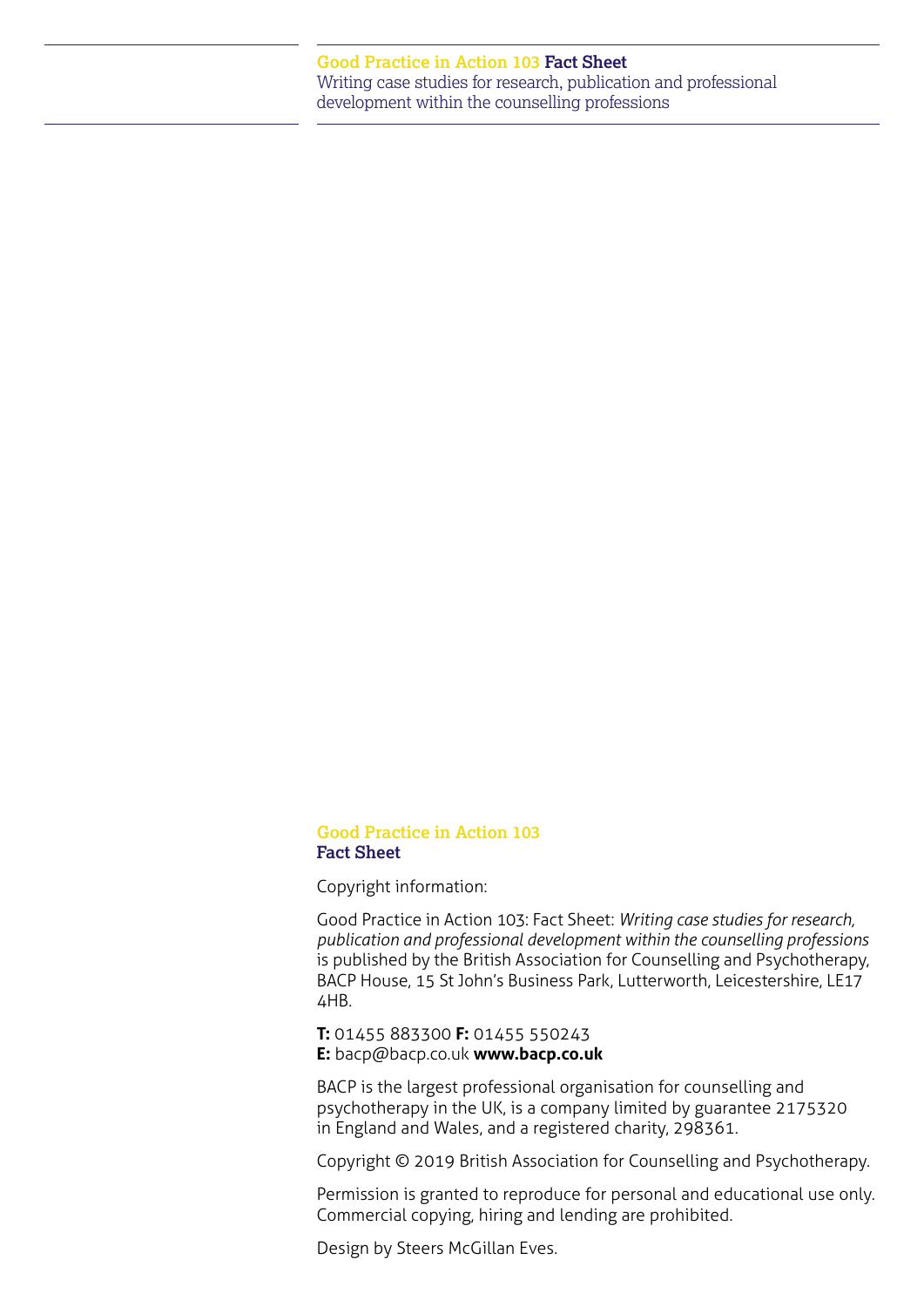# **Contents**

|   | <b>Context</b>                                                            |                                                                                | 5        |
|---|---------------------------------------------------------------------------|--------------------------------------------------------------------------------|----------|
|   |                                                                           | <b>Using Fact Sheet Resources</b>                                              | 5        |
|   |                                                                           | Introduction                                                                   | 5        |
|   |                                                                           | Writing case studies for research,<br>publication and professional development | 6        |
| 2 |                                                                           | What makes a quality case study?                                               | 6        |
| 3 |                                                                           | Writing case studies for research                                              | 7        |
| 4 |                                                                           | Writing case studies for publication                                           | 8        |
| 5 |                                                                           | Writing case studies for professional<br>development                           | 9        |
| 6 | Writing case studies for submission for<br><b>BACP Accreditation</b><br>9 |                                                                                |          |
| 7 | Factors to consider when preparing a case<br>study                        |                                                                                |          |
|   | 7.1                                                                       | Working within competence                                                      | 10<br>10 |
|   | 7.2                                                                       | Accountability and candour                                                     | 10       |
|   |                                                                           | 7.3 Working for organisations                                                  | 11       |
|   | 7.4                                                                       | Working in private practice                                                    | 11       |
| 8 | <b>Ethical considerations</b>                                             |                                                                                |          |
|   | 8.1                                                                       | <b>Client consent</b>                                                          | 12       |
|   | 8.2                                                                       | Therapist first, researcher second                                             | 13       |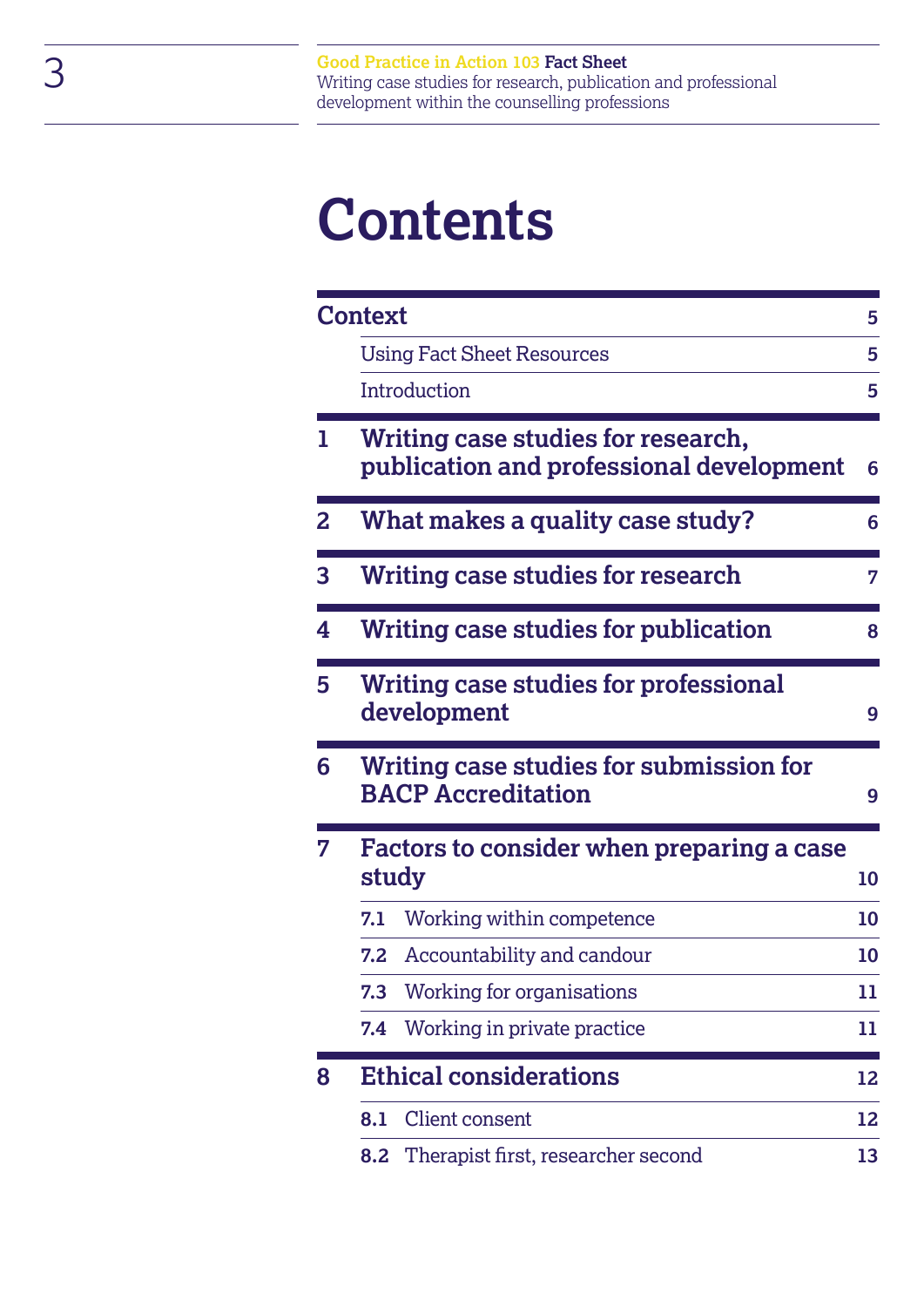|                         | 8.3 Anonymity                       | 14 |
|-------------------------|-------------------------------------|----|
|                         | 8.4 Confidentiality                 | 14 |
|                         | 8.5 Impact of case study on therapy | 15 |
| <b>Summary</b>          | 15                                  |    |
| <b>About the author</b> | 15                                  |    |
| <b>References</b>       | 16                                  |    |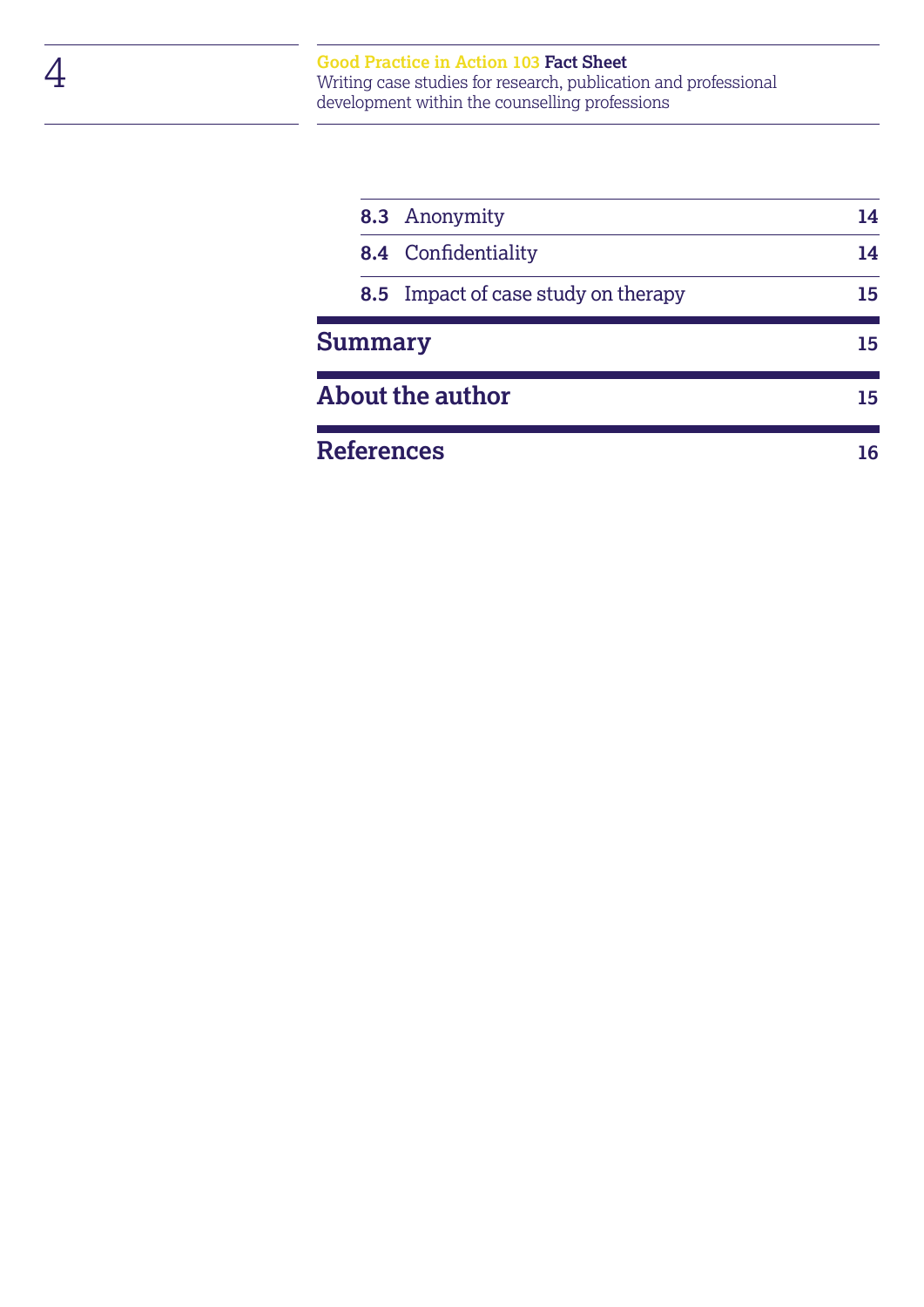### <span id="page-4-0"></span>**Context**

This resource is one of a suite prepared by BACP to enable members to engage with the *Ethical Framework for the Counselling Professions* (BACP, 2018) in respect of writing case studies.

#### <span id="page-4-1"></span>**Using Fact Sheet Resources**

BACP members have a contractual commitment to work in accordance with the current *Ethical Framework for the Counselling Professions* (referred to as *Ethical Framework* from here). The Fact Sheet Resources are not contractually binding on members but are intended to support practitioners by providing general information on principles and policy applicable at the time of publication, in the context of the core ethical principles, values and personal moral qualities of BACP.

Specific issues in practice will vary depending on clients, particular models of working, the context of the work, and the kind of therapeutic intervention provided. As specific issues arising from work with clients are often complex, BACP always recommends discussion of practice dilemmas with a supervisor and/or consulting a suitably qualified and experienced legal or other relevant practitioner.

#### <span id="page-4-2"></span>**Introduction**

This resource is intended to provide an introduction to practitioners and researchers who are intending to write case studies based on particular client work (as opposed to fictional vignettes) for research, publication and professional development. It includes an introduction to what constitutes 'good' case studies, and the particular focus needed within the study for research, publication and professional development.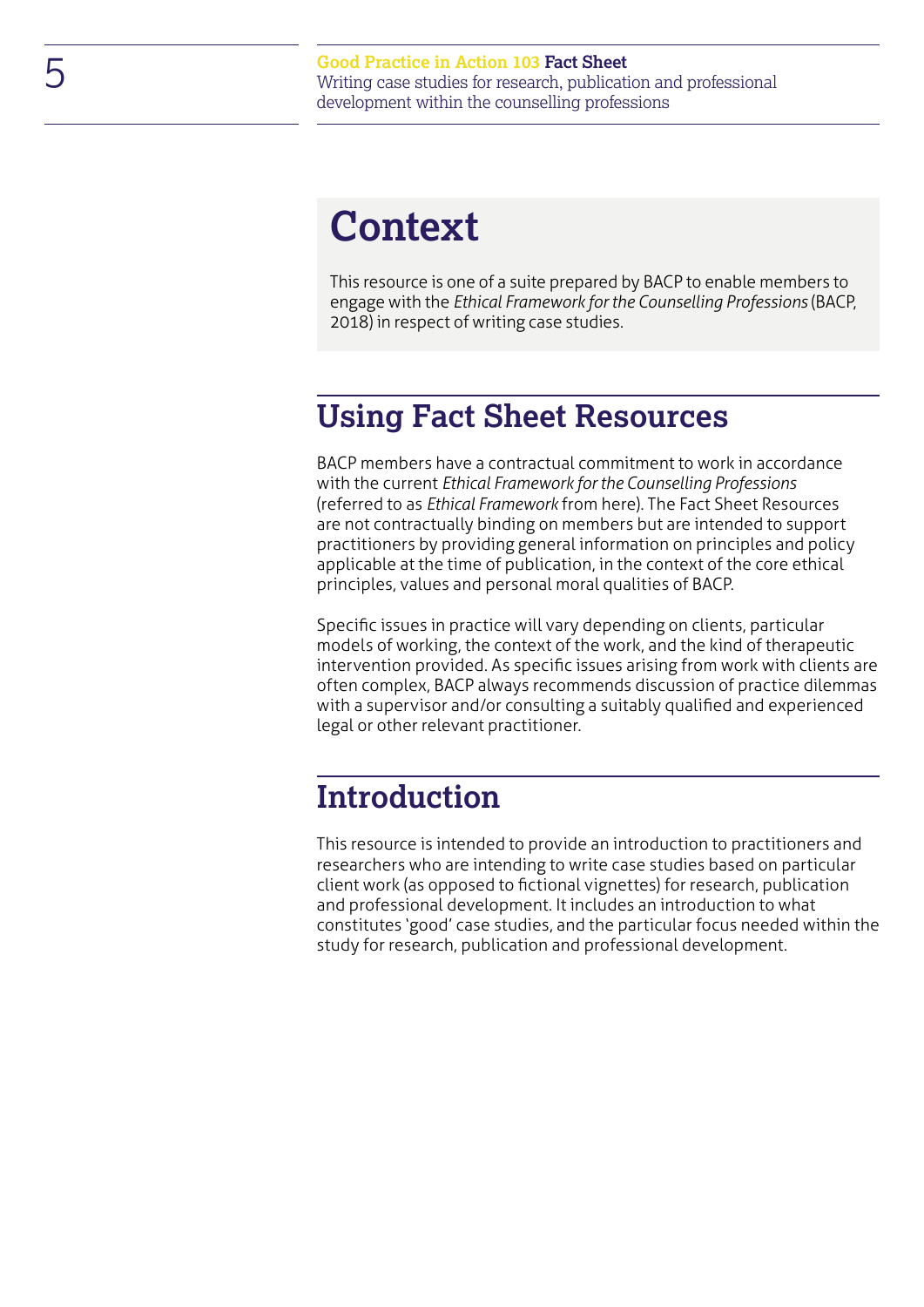### <span id="page-5-0"></span>**1. Writing case studies for research, publication and professional development**

Throughout your counselling or psychotherapy career, you will find yourself writing case studies for numerous personal and professional purposes. According to McLeod (2010), a 'case' comprises the whole range of interactions between clients and therapists or therapy agencies. Each case study is as unique and complex as the clients themselves. Every case study is also shaped by, among other things, the knowledge, motivations, practical experience, and approach of its author. Thus, there is no single 'correct' way of writing a case study.

There are, however, emerging criteria on what makes a quality case study. In general, counselling professionals may choose to write a case study for any of four main purposes: for research, publication, or professional development, or as part of a professional assessment process such as an application for BACP Accreditation. Writing case studies for research, professional assessment and publication often involves linking practical experience and observations with theory and writing within the confines of specific guidelines. Writing for professional development, on the other hand, often comprises a significant amount of personal and professional reflection.

Whatever the purpose of your case study, careful thought is needed as to how you will protect the privacy of your clients, and you will need to consider what your legal commitments may be in respect of data protection (GDPR) as unless you are able to remove information that would allow the person concerned to be identified, or identifiable by any means, you will need their informed consent to write about them. See 8.3 and 8.4 for further discussion.

### <span id="page-5-1"></span>**2. What makes a good case study?**

In reviewing some exemplary reports, McLeod and Elliott (2011) and McLeod (2009) described some characteristics of good case studies: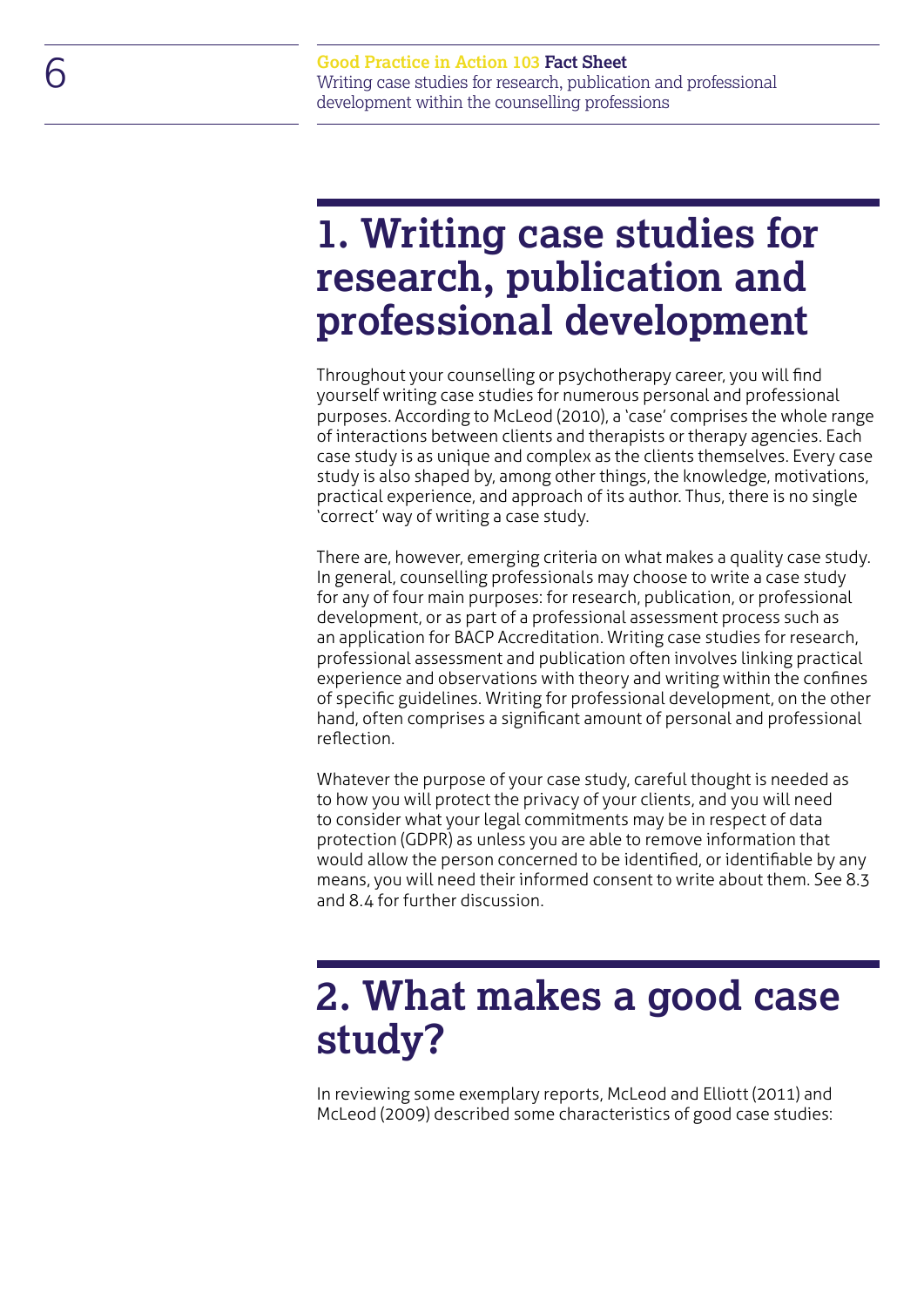- A good case study is a collaborative effort between client and therapist. It is important to capture the client's experience by letting their point of view show through the narrative of the case. Richly described stories, whether documented by the counsellor or told by the clients themselves, can lead researchers to the discovery of themes that would otherwise not have been observed.
- The case is significant and engages its readers, who may include clients, peers, healthcare policymakers, fellow researchers, students, trainees, professional bodies, or the general public.
- Case facts are collected and analysed in a systematic and rigorous manner.
- The author indicates how the study adds a new dimension to the current understanding of theory, good practice, or research.
- It is written in language that is easy to understand and follows a clear structure.
- It provides adequate context and describes relevant information about the client, the counsellor, and the nature and setting of their therapeutic relationship.
- The study has been carried out ethically (see Point 7 of this fact sheet for more details).

You can further ensure your case study is of a high standard by considering its purpose – is it for research, publication, or professional development, or for a particular professional accreditation process?

### <span id="page-6-0"></span>**3. Writing case studies for research**

When writing case studies for research, you are contributing to the advancement of your field in many ways. One of the most important ways you are doing this is through adding depth to the understanding of large-scale outcome studies. Randomised controlled studies are effective in showing clear links between certain factors, such as between a type of therapy and a particular outcome, but the nuances of each person's experience are rarely considered. The unique role of qualitative research, such as case studies, is that it enables counselling professionals to explore each participant's case in depth. The narrative nature of case studies enables researchers to document complex situations, personal histories, and richly detailed thoughts and opinions that inform their analysis and the actionable insights to be taken from the case (McLeod, 2010).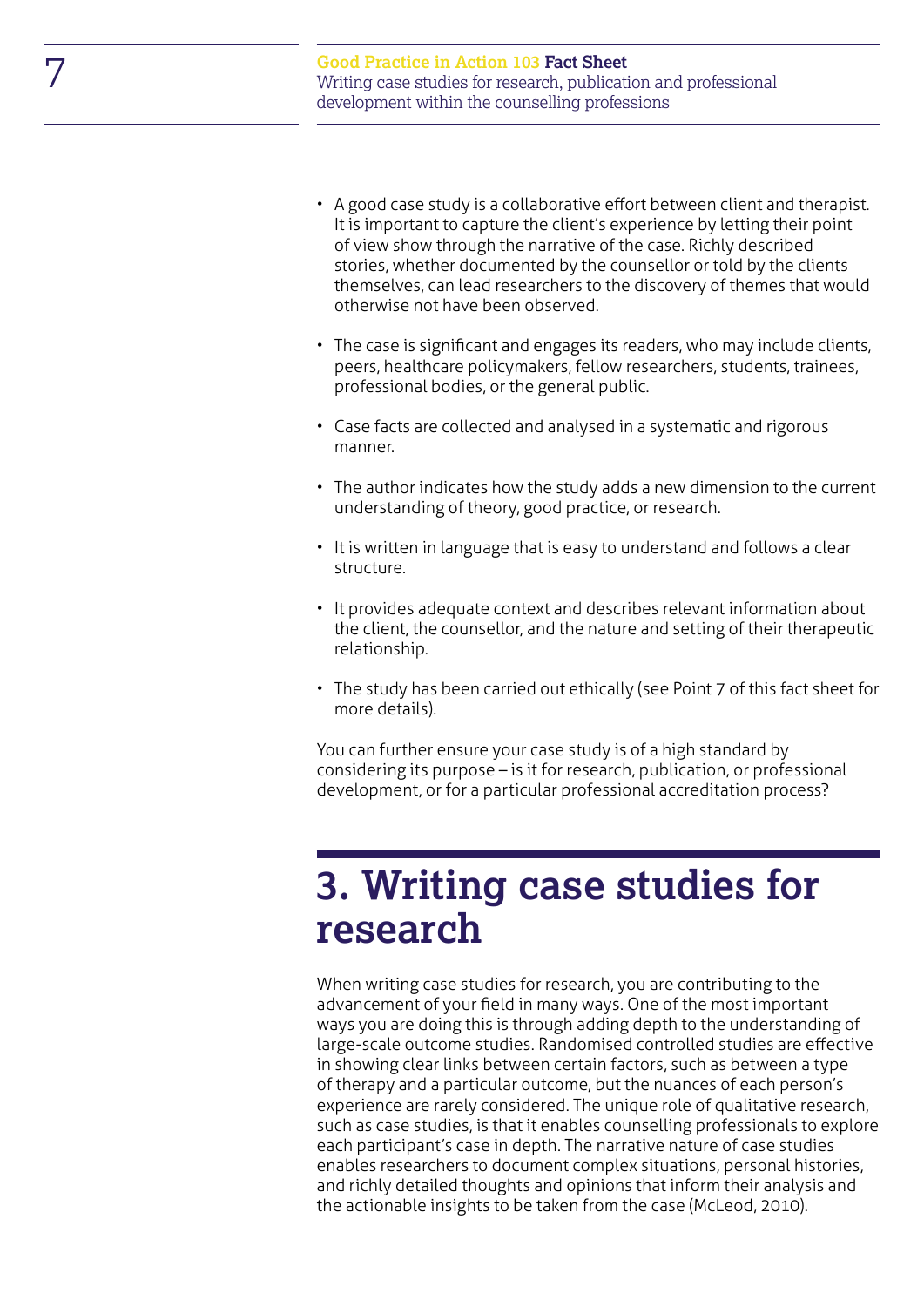BACP promotes the importance of research for client welfare, professional knowledge, and healthcare policy-making. Case study research helps keep the evidence base for therapy robust, not only by demonstrating how it is effective but also where improvements are needed. Wellexecuted research helps professionals refine their practice. It also guides policymakers in deciding which types of therapies are to be recommended to the general public. For instance, if a case study can demonstrate potential downsides of certain approaches, this may be enough reason for policymakers to rethink recommending these services.

### <span id="page-7-0"></span>**4. Writing case studies for publication**

Writing case studies for publication is another vital way for practitioners to keep adding to the counselling knowledge base. Publishing case studies helps 'demystify' therapy by adding breadth to the public's understanding of how it works, how it might help them, and where they can get help. Telling stories from practice is an excellent way to engage the public and shed light on psychotherapy theory and its potential benefits. Even though the importance of safeguarding mental health is now more widely acknowledged, there may still be some misconceptions about the nature and process of therapy; writing case studies for publication may be one way to help the public get a clearer understanding of the field (McLeod, 2010).

Whether they are just starting their practice or are well into their career in counselling, professionals also benefit from both writing and reading case studies in peer-reviewed journals or other relevant publications. Sharing practical examples from one's work with other professionals helps facilitate constructive dialogue (McLeod, 2009). It also provides practitioners with comparative cases to inform their work and professional development.

As new therapeutic methods are developed, it is essential to present evidence of their effectiveness. However, in the early stages of these novel approaches, large-scale studies are not yet feasible. In such circumstances, case study reports can provide the foundation of the new evidence base for innovative approaches. The publication of case studies may also encourage further research using larger samples. Practice-based theory-building is a two-pronged process that involves obtaining more data to support the application of established concepts while allowing innovative new models to be developed; case studies have a key role in this process (McLeod and Elliott, 2011).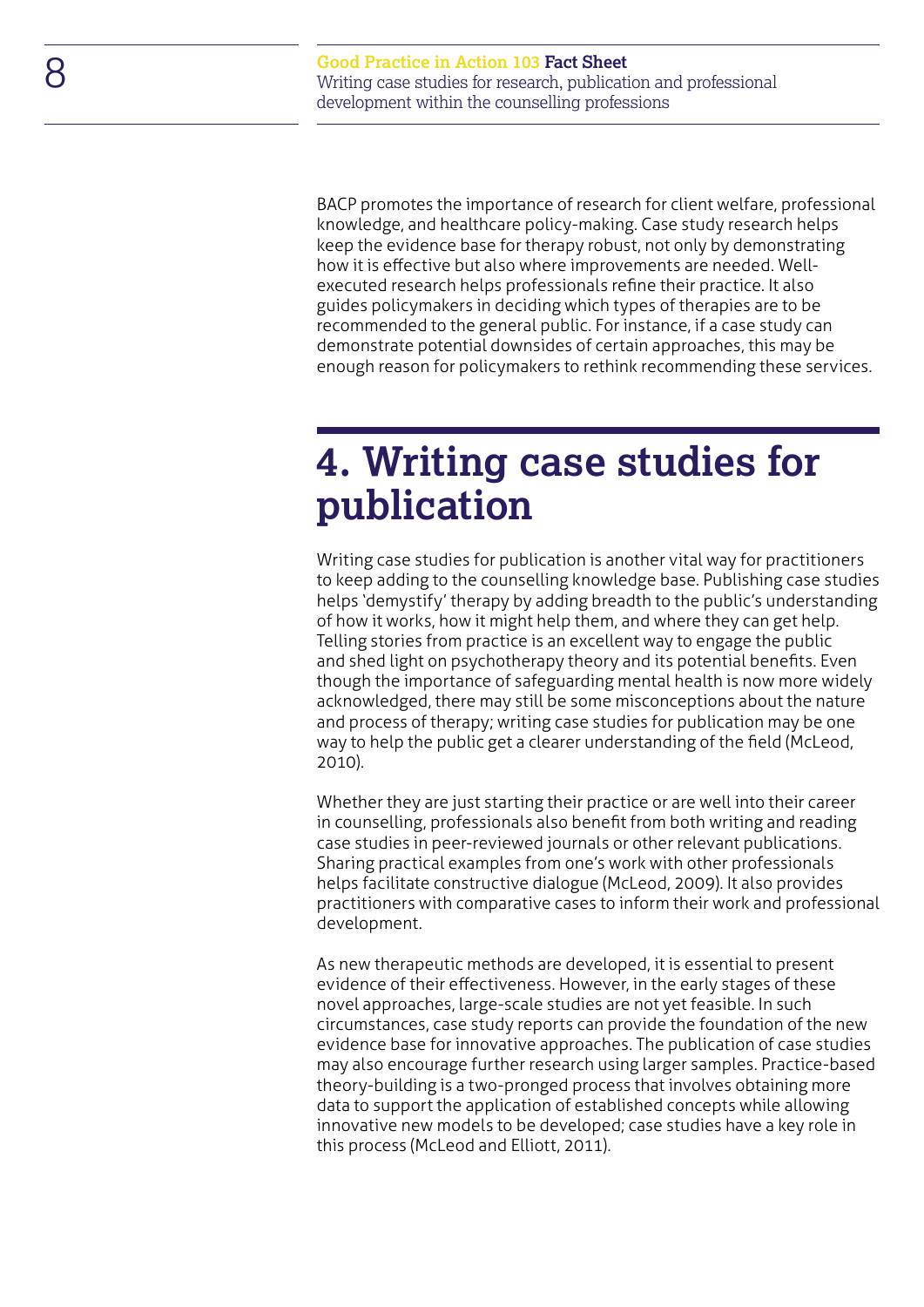### <span id="page-8-0"></span>**5. Writing case studies for professional development**

For professionals at the beginning of their careers, presenting case studies throughout their journey from trainee to qualified practitioner is fundamental to advancing their professional competence. For seasoned professionals, writing (and reading) case studies is an effective way of reflecting on critical issues and aspects of their practice. Writing case studies allows practitioners to renew the conceptual framework that guides their therapeutic approach by encouraging them to explore novel concepts they may wish to incorporate into their practice. It also helps them refine the tried-and-tested methods they have used in their career. Writing case studies helps keep your therapeutic approach informed, current, and clinically effective (McLeod, 2010). Questioning and challenging one's own practice by writing case studies encourages deeper reflective practice, which benefits both the practitioner and client. It is an important element of continued professional development, which is fundamental to working to professional standards (*Ethical Framework*, point 14e).

### <span id="page-8-1"></span>**6. Writing case studies for submission for BACP Accreditation**

As part of the Accreditation process, BACP asks members to use case material to illustrate self-reflection, give a sense of the relationship between you and your client(s) and show that the theories you have described within your application for accreditation are those you use in practice, and also how you have used supervision. You can find the specific criteria and application guide at: [https://www.bacp.co.uk/](https://www.bacp.co.uk/media/1517/bacp-individual-accreditation-application-guide.pdf) [media/1517/bacp-individual-accreditation-application-guide.pdf.](https://www.bacp.co.uk/media/1517/bacp-individual-accreditation-application-guide.pdf)

The case studies you write in this context are very specific to a particular process, so you need to ensure that you have noted their purpose, length and effectiveness to demonstrate the particular criterion required.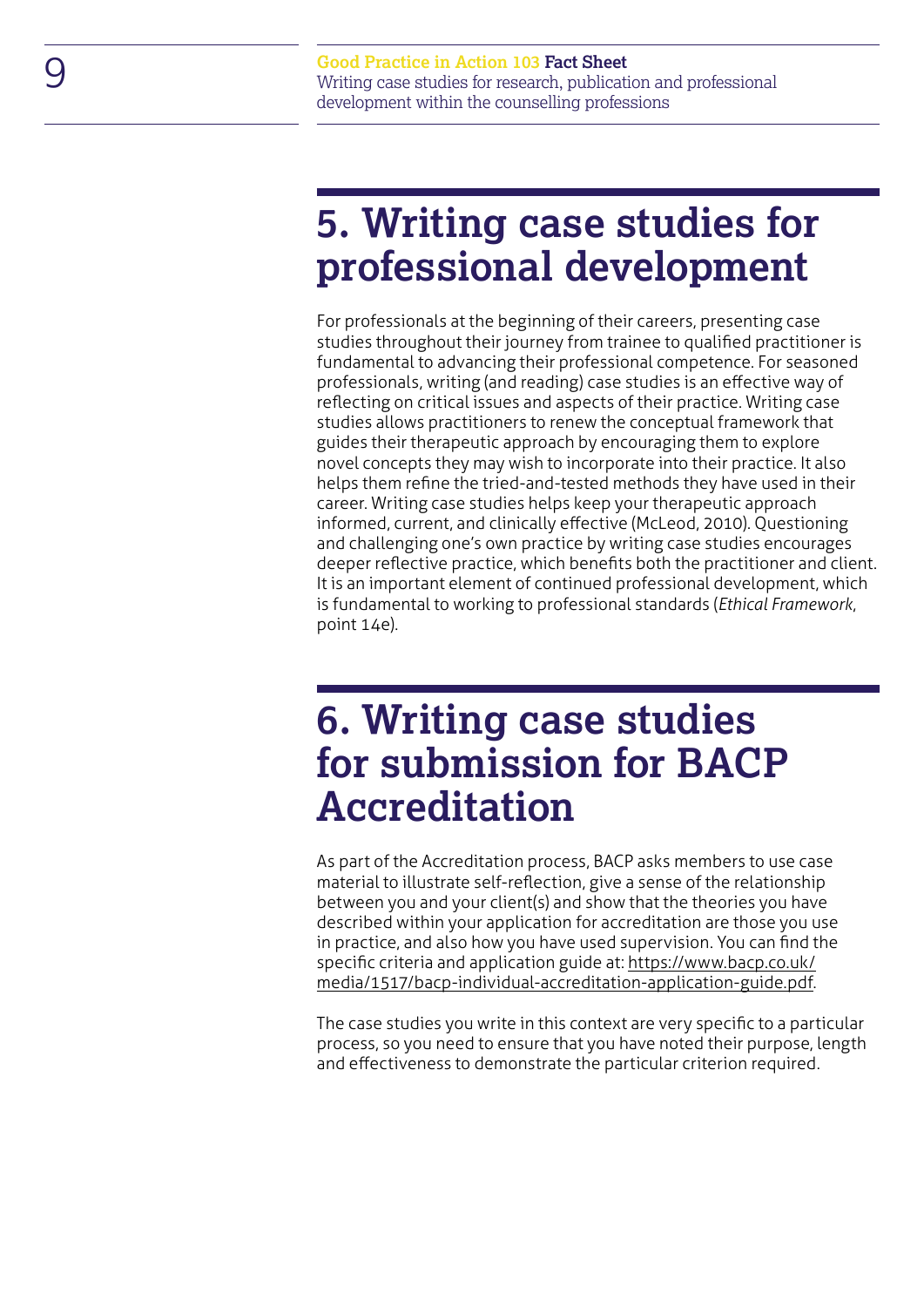### <span id="page-9-0"></span>**7. Factors to consider when preparing a case study**

#### <span id="page-9-1"></span>**7.1 Choosing a case**

It is essential to keep in mind the primary goal of the case study, as this will be your guide on how to optimally analyse the large amount of data that will be collected (McLeod, 2009). A 'successful' therapeutic case is not necessarily the most suitable choice, depending on your goal. Sometimes, it is useful to examine the factors that contributed to the outcome of an 'unsuccessful' case to provide opportunities for professional development and advancements in practice.

### <span id="page-9-2"></span>**7.2 Recording and organising the data**

There are a variety of ways to collect rich case study data. As long as the method enables you to record the entirety of daily therapeutic practice, any or all of these tools are at your disposal:

- Forms completed by the client (or the parents, guardian, or appointed advocate or caretaker)
- Notes written by you during therapy
- Diaries or journal entries written by the client as part of the therapeutic process
- Video and audio recordings of therapy sessions
- Video and audio recordings made by the client as part of the therapeutic process
- Interviews conducted with the client
- Interviews or reports from consenting partners, family members or any other associate of the client
- Emails, letters or any other messages exchanged between you and the client
- Creative products that were made as part of therapy, such as artwork.

It is useful to consider sorting and compiling all data into a 'case book' that holds all information from the beginning to the end of the therapeutic or research process.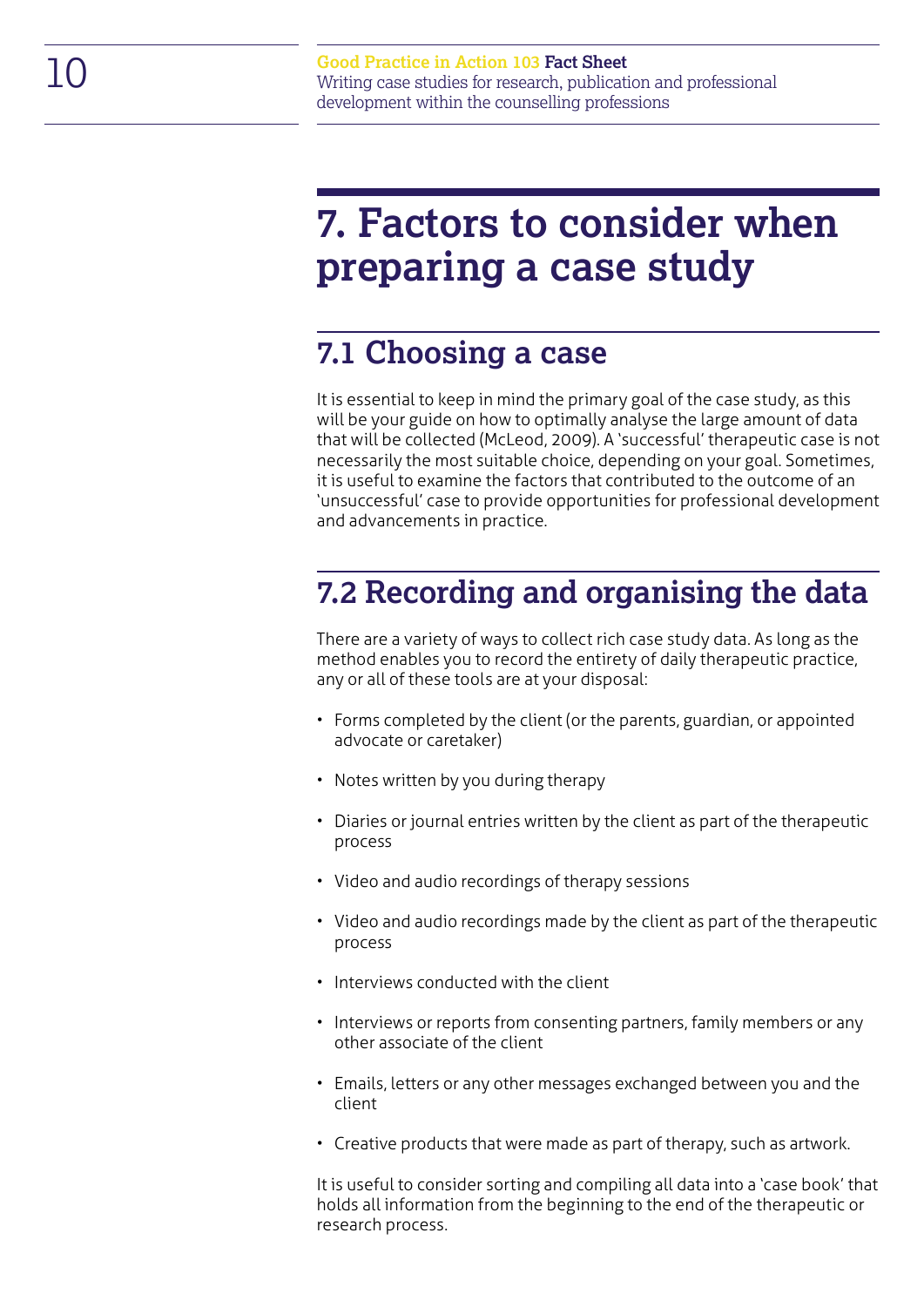#### <span id="page-10-0"></span>**7.3 Analysing case study data**

According to the *Ethical Framework* Good Practice, point 86, "When undertaking research, we will be rigorously attentive to the quality and integrity of the research process, the knowledge claims arising from the research and how the results are disseminated." Using two studies as examples, particularly Råbu, Halvorsen and Haavind (2011) and Hill, Chui, Huang, Jackson, Liu and Spangle (2011), McLeod and Elliott (2011) recommend some strategies to ensure the systematic analysis of case data:

- **Triangulation** This involves using multiple sources of information to interpret case data. Conclusions from one source must be checked against conclusions from other sources. This is important for your case study to be non-biased.
- **Research team dialogue** It helps to have a team of researchers or practitioners to share each other's interpretation of case material and challenge each other's reading of the data. This encourages reflection and prevents your own biases dictating the findings.
- **Use of standardised rating scales** It may be worth preparing a standardised rating scale for all research team members to use before listening or watching recorded case material. This helps keep interpretations as objective as possible, as well as being verifiable by another team member.
- **Inclusion of therapist's style in the analysis of data** Use self-reflection to consider the style and behaviour of you – the practitioner – and explore what (if any) effect this may have on the therapeutic process. By analysing your own influence on the case, you will be able to offer greater depth and insight.

#### <span id="page-10-1"></span>**7.4 Writing the case study**

Most publications will have their own guidelines; ensure that these are followed as you write your case study. It is helpful to read past issues or articles to get an idea of publication requirements. In general, use clear and simple words to describe case information and insights. It is important to connect with the reader to keep them engaged until the end of the case study. The narrative needs to be described vividly, and it is useful to break down complex theories into more easily understandable concepts.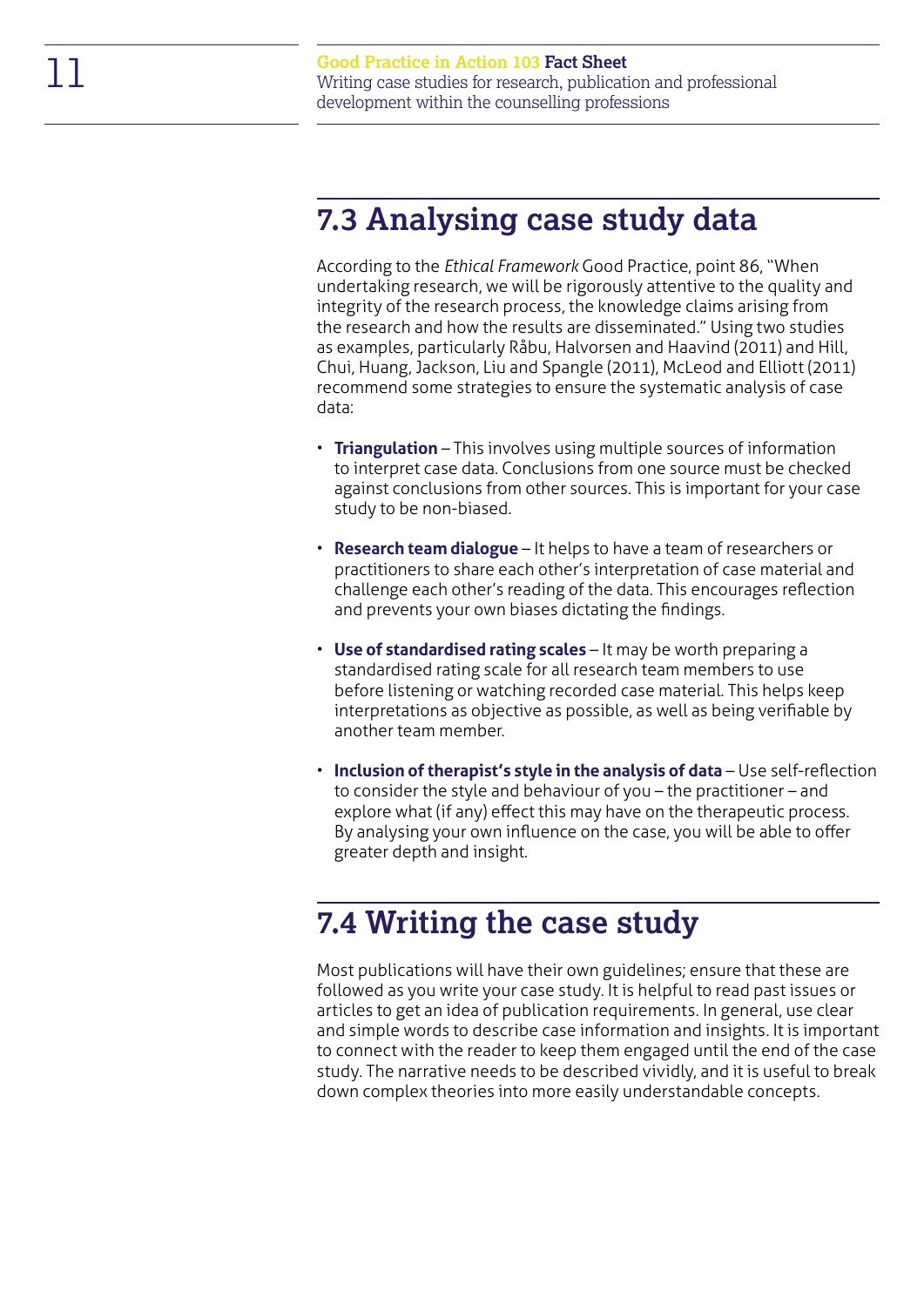While there is no hard and fast rule on how to present the case, be sure to follow a clear structure when writing. The client and other noncounselling professionals may also read this case, and they need to be able to understand it. Other practitioners will also appreciate being able to see the details of the case and draw their own conclusions, based on observations from their practice.

While the structure of your case study will depend on the purpose of the study, as a general rule of thumb, a good case study will (Oakes and Kelly, 2018):

- Open with a 'written portrait' of the client, such as age, gender, culture, and any important appearance-related features that relate to the case study.
- Indicate any ethical considerations, such as informed consent and anonymity.
- Describe the client's presenting problem and a background to this problem.
- Take the reader on the client's therapeutic journey, from start to current status.
- Relate the case to your therapeutic modality.
- Identify any common themes and how these relate to the case and how you conducted therapy.
- Finish with self-reflection, including your key learnings and what you might do differently in the future.
- If the case study is for publication or research rather than professional development, you could also provide actionable insights and recommendations for practice or advise where further research is needed.

### <span id="page-11-0"></span>**8. Ethical considerations**

### <span id="page-11-1"></span>**8.1 Client consent**

Informed consent must be obtained from the client to retain, record and use therapeutic materials and observations as part of the case study.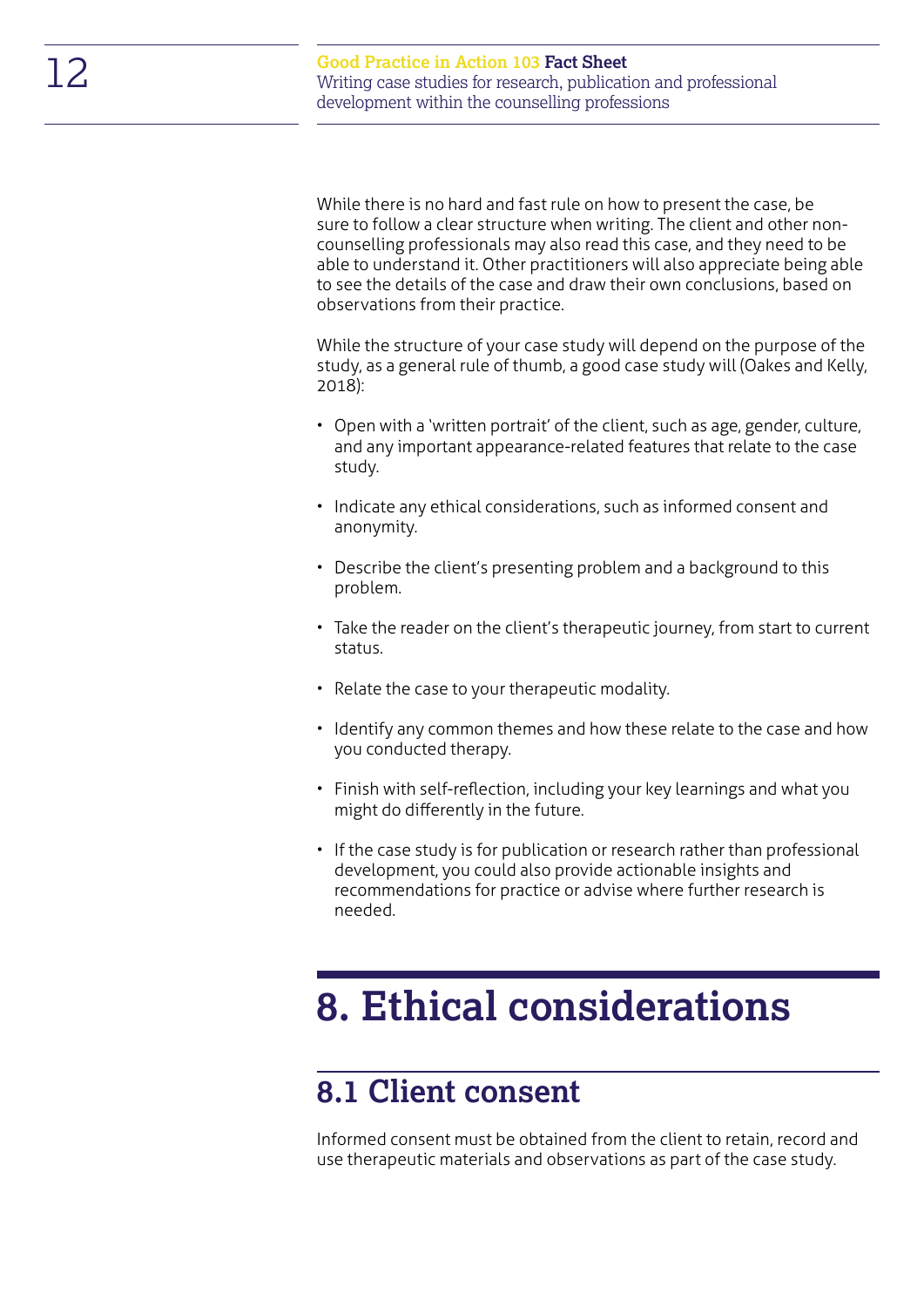This applies regardless of whether the case study is for research, publication, or professional development. For trainees, as per point 83a of the *Ethical Framework*, all trainees will:

*'seek their clients' permission to use any information from work with them for training purposes, for example, in presentations, case studies or as assessed practice. Alternatively, any report of work undertaken will be so thoroughly anonymised that the identity of the person concerned cannot be identified by any means reasonably likely to be used. Consent is required if anonymity cannot be assured or when required by the training provider's instructions or regulations.'*

Emphasis is placed on consent being 'informed.' As per the *Ethical Framework*, point 88, every research participant (which includes those taking part in a case study) 'will do so on the basis of explicit informed consent.' If a client is a vulnerable adult or child or young person under the age of 18 years, consideration must be given as to whether they can give consent, or whether consent may be required from those who have parental or legal responsibility.

Informed consent means that you have explained the purpose, methods, risks, and every other aspect of the entire case study process to the client and that the client has fully understood the information conveyed to them. Good practice would be that information is also provided within a document giving details of the case study, where this will be used, or published, and including a section for them to sign indicating that they have given permission for their data to be collected in this way, for this particular purpose.

It is necessary to regularly review whether the client is comfortable with their participation and to keep the consent process 'live' so that they can opt out if they wish. It is always acceptable for a client to agree (or refuse) first and then change their mind through the course of the process. At any time during the process, even at the end, a client can always withdraw their data. (See also *Ethical Guidelines for Research* at [https://www.bacp.](https://www.bacp.co.uk/events-and-resources/research/publications/ethical-guidelines-for-research-in-the-counselling-professions/) [co.uk/events-and-resources/research/publications/ethical-guidelines-for](https://www.bacp.co.uk/events-and-resources/research/publications/ethical-guidelines-for-research-in-the-counselling-professions/)[research-in-the-counselling-professions/](https://www.bacp.co.uk/events-and-resources/research/publications/ethical-guidelines-for-research-in-the-counselling-professions/)

#### <span id="page-12-0"></span>**8.2 Therapist first, researcher second**

The main reason for the existence of your relationship with each client is that you are there to help them achieve their desired outcomes from therapy, and to 'put clients first by: making clients our primary concern while working with them' (*Ethical Framework*, Commitment 1). Therefore, a therapist cannot steer the therapeutic process in such a way that it benefits a case study more than it does the counselling of a client. A client must never be pressured to try, for instance, a different therapeutic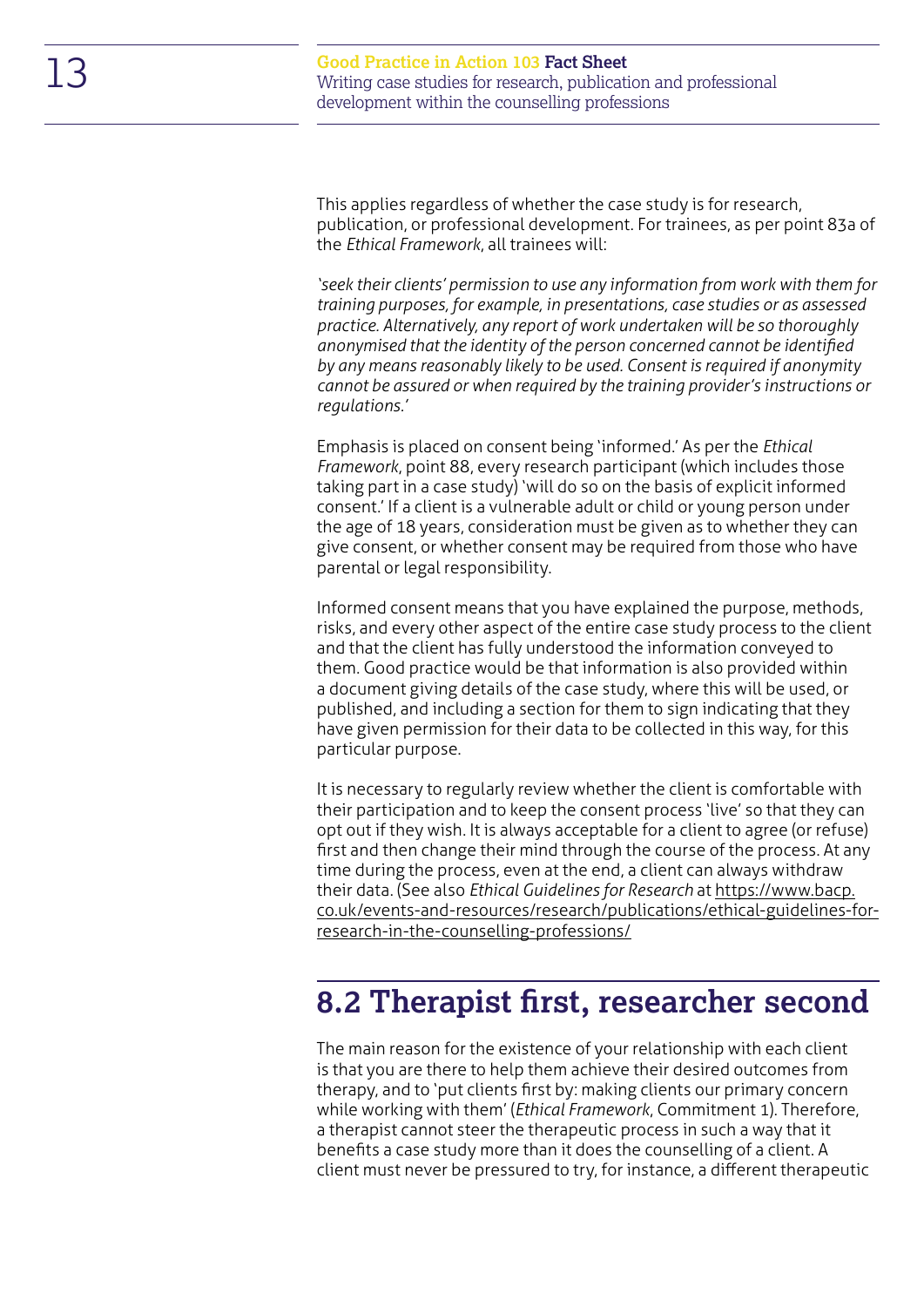approach if they do not agree it is the best option to help them achieve their desired therapeutic goals. This is in keeping with point 90 of the *Ethical Framework*: 'The research methods used will comply with standards of good practice in any services being delivered and will not adversely affect clients.' Regardless of whether the course of therapy aligns with the agreed case study goals or not, practitioners must always protect the client's right to receive quality mental health care.

### <span id="page-13-0"></span>**8.3 Anonymity**

It is imperative that you protect the identity of clients within case studies, and that clients understand the implications for themselves, and their family and friends, if they are named or recognisable in some way. Upon obtaining the necessary consent to use client data, participants need to be asked how they would like their details to be changed (for instance, their age, location, occupation, nationality, and other specifics). This gives them some control over the process. They may be happy for you to simply use a pseudonym, but it is respectful to put the client in the driving seat with such decisions, and ensure that they are able to make informed choices.

Ideally, 'characters' in a case study will be described in a way that is unrecognisable even to the clients themselves. In some case studies, a composite or fictional subject may be helpful. Clients should also be asked if there is any information they wish to be removed from the case study once it is written. Indeed, before publication or use within professional training, participants must be given the chance to review and comment on the final draft (McLeod, 2009). This demonstrates a commitment to showing respect to clients and working in partnership with them (*Ethical Framework*, point 3).

### <span id="page-13-1"></span>**8.4 Confidentiality**

Closely related to anonymity is confidentiality. This involves the safekeeping of any data that were collected during the therapy or research. Any data recorded in writing, on video, audio, or by any other means need to be stored securely. In the case of digital data, cybersecurity is also necessary. Any unused case information must be destroyed after research. The *Ethical Framework* requires that members respect the confidentiality and privacy of clients by 'actively protecting information from unauthorised access or disclosure' and letting clients know in advance about any potential limitations to the provision of confidentiality or privacy (Good Practice, point 55). Data protection law gives clients the rights to know what records you keep, how long you keep them for and for what purpose you use them. They are entitled to request copies of any personal information you store about them.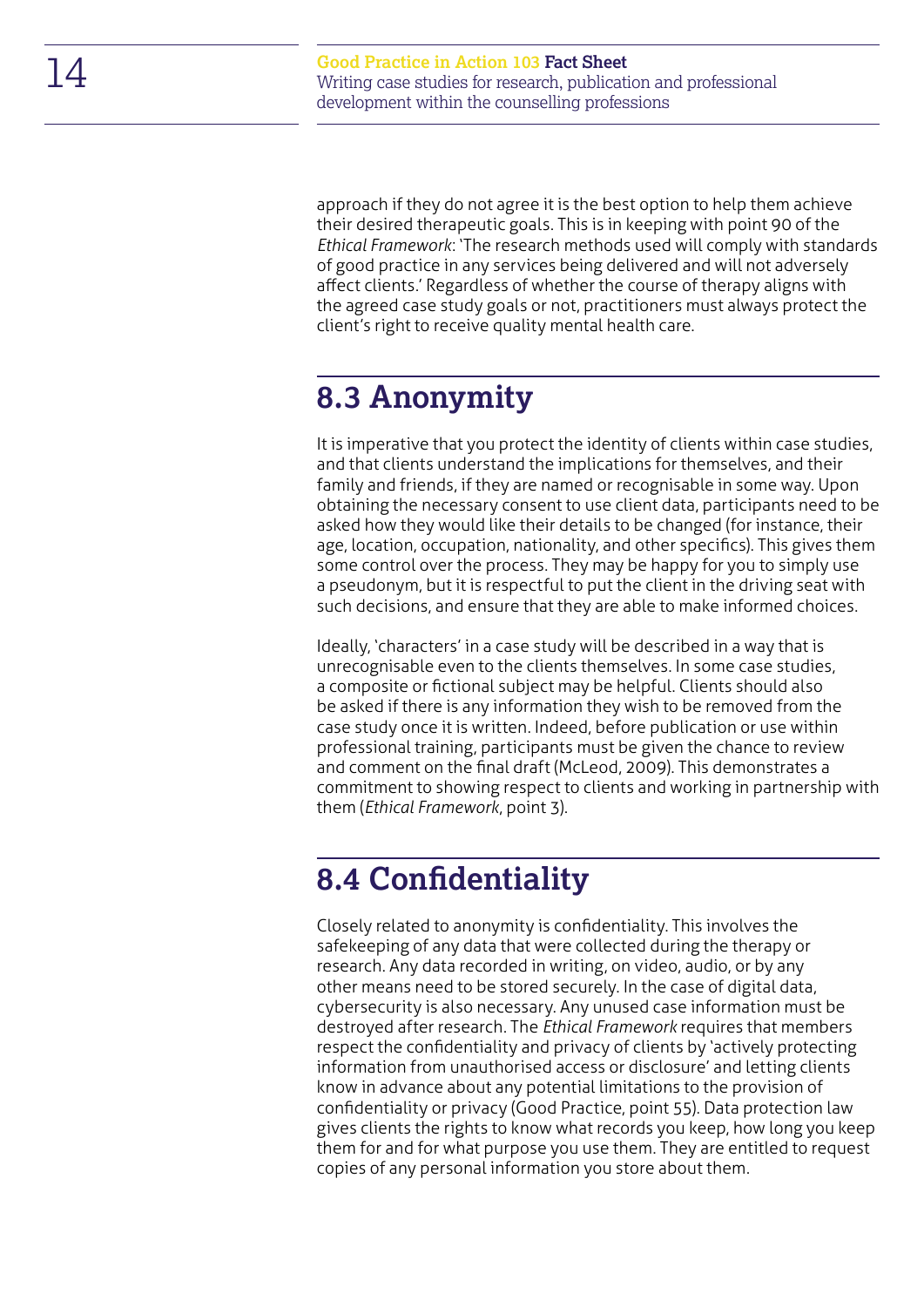You can find out more about data protection at: [https://ico.org.uk/for](https://ico.org.uk/for-organisations/guide-to-the-general-data-protection-regulation-gdpr/)[organisations/guide-to-the-general-data-protection-regulation-gdpr/](https://ico.org.uk/for-organisations/guide-to-the-general-data-protection-regulation-gdpr/) or within Good Practice in Action 105 The General Data Protection Regulation (GDPR).

#### <span id="page-14-0"></span>**8.5 Impact of case study on therapy**

Practitioners undertaking case studies in respect of clients they are still working with will need to consider the impact the case study may have on the therapeutic relationship and/or process. Thought needs to be given in advance to making time within supervision to consider some of the ethical dimensions and questions that may arise such as:

- whether the finished case-study will be shared with the client,
- what will happen if the client disagrees with what is written,
- at what point will client be able to withdraw their consent

and other wider questions such as:

- how other clients may feel if they discover you have written about another client, but not them.
- if your case study is published, how prospective clients/supervisees will think about your work.

### <span id="page-14-1"></span>**Summary**

Whilst there are numerous ethical considerations to think about when writing case studies, the personal and professional benefits are really worthwhile. Not only can your case studies benefit you as a practitioner, but they can also benefit other practitioners, advance evidence-based practice, and demystify therapy for the general public.

## <span id="page-14-2"></span>**About the Author**

Content for this resource has been authored by Dr Nicola Davies.